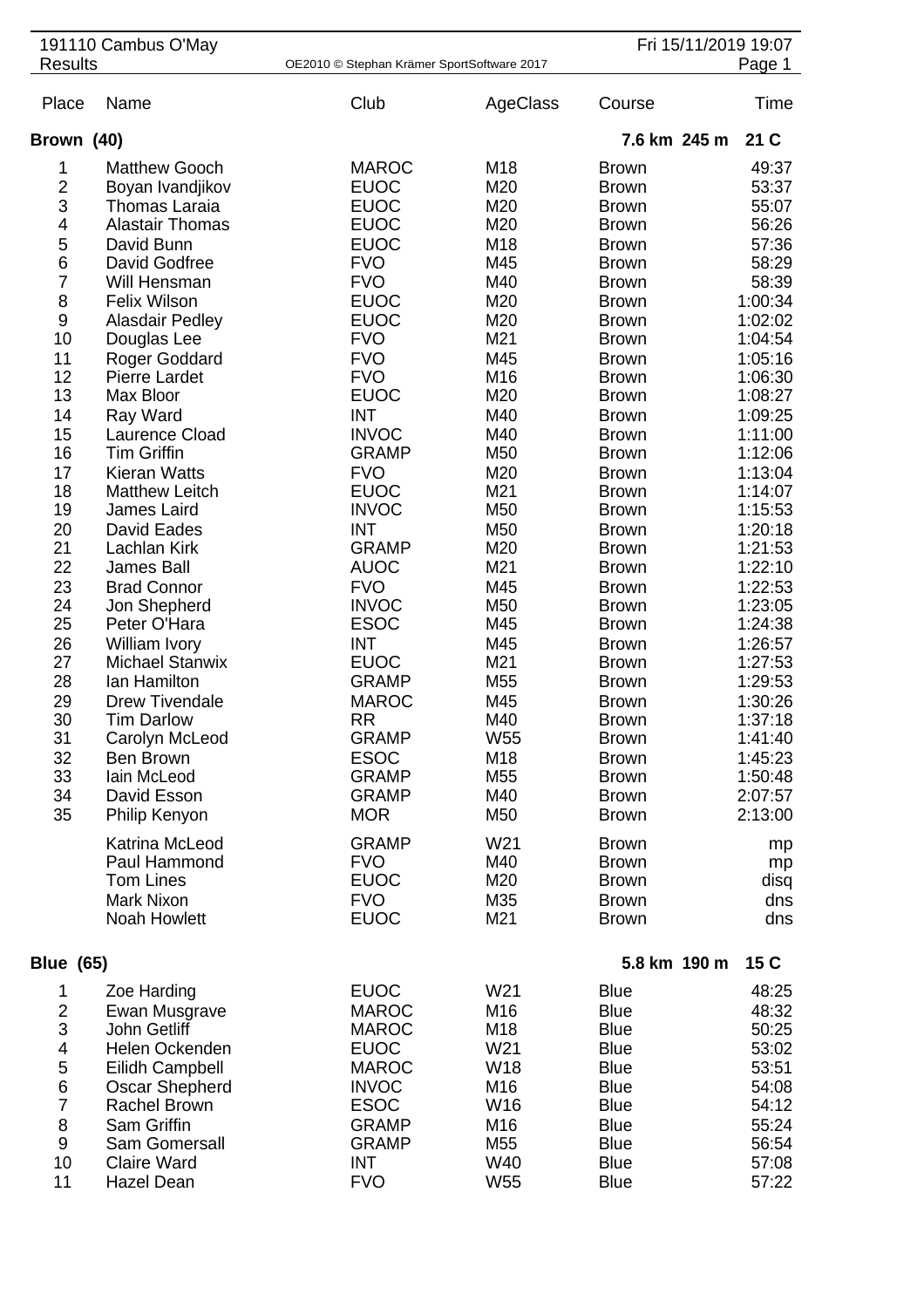|                  | 191110 Cambus O'May                          |                                            |                 |                            | Fri 15/11/2019 19:07 |
|------------------|----------------------------------------------|--------------------------------------------|-----------------|----------------------------|----------------------|
| <b>Results</b>   |                                              | OE2010 © Stephan Krämer SportSoftware 2017 |                 |                            | Page 2               |
| Place            | Name                                         | Club                                       | AgeClass        | Course                     | Time                 |
| <b>Blue (65)</b> |                                              |                                            |                 | 5.8 km 190 m               | 15 C                 |
| 12               | Lindsay Robertson                            | <b>EUOC</b>                                | W20             | <b>Blue</b>                | 57:23                |
| 13               | <b>Finlay Raynor</b>                         | <b>INVOC</b>                               | M16             | <b>Blue</b>                | 57:48                |
| 14               | <b>Ruaridh Flint</b>                         | <b>FVO</b>                                 | M16             | <b>Blue</b>                | 57:59                |
| 15               | Niamh Hunter                                 | <b>EUOC</b>                                | W20             | <b>Blue</b>                | 58:32                |
| 16               | Angus Ivory                                  | <b>INT</b>                                 | M16             | <b>Blue</b>                | 59:03                |
| 17               | <b>Nick Hale</b>                             | <b>MAROC</b>                               | M60             | <b>Blue</b>                | 59:21                |
| 18               | <b>Kirsty Campbell</b>                       | <b>MAROC</b>                               | W18             | <b>Blue</b>                | 1:00:10              |
| 19               | <b>Ellie Bales</b>                           | <b>EUOC</b>                                | W20             | <b>Blue</b>                | 1:01:01              |
| 20               | Louise Adams                                 | <b>EUOC</b>                                | W21             | <b>Blue</b>                | 1:02:46              |
| 21               | Murray Anderson                              | <b>GRAMP</b>                               | M50             | <b>Blue</b>                | 1:04:31              |
| 22               | <b>Alistair Duguid</b>                       | <b>TAY</b>                                 | M40             | <b>Blue</b>                | 1:04:56              |
| 23               | Freya Shepherd                               | <b>EUOC</b>                                | W20             | <b>Blue</b>                | 1:05:43              |
| 24               | Al McCartney                                 | <b>CLYDE</b>                               | M16             | <b>Blue</b>                | 1:06:19              |
| 25               | <b>Beccy Osborn</b>                          | <b>FVO</b>                                 | <b>W45</b>      | <b>Blue</b>                | 1:06:48              |
| 26               | Peter McLuckie                               | <b>MOR</b>                                 | M45             | <b>Blue</b>                | 1:07:07              |
| 27               | Jen Leonard                                  | <b>FVO</b>                                 | <b>W50</b>      | <b>Blue</b>                | 1:07:10              |
| 28               | <b>Eddie Harwood</b>                         | <b>MOR</b>                                 | M65             | <b>Blue</b>                | 1:07:53              |
| 29               | Mairi Eades                                  | <b>EUOC</b>                                | W18             | <b>Blue</b>                | 1:08:16              |
| 30               | Keith Brown                                  | <b>ESOC</b>                                | M55             | <b>Blue</b>                | 1:08:39              |
| 31               | Fran Loots                                   | <b>TAY</b>                                 | W60             | <b>Blue</b>                | 1:09:15              |
| 32               | Paul Chapman                                 | <b>MAROC</b>                               | M45             | <b>Blue</b>                | 1:10:00              |
| 33               | Laura Hindle                                 | <b>FVO</b>                                 | W21             | <b>Blue</b>                | 1:10:12              |
| 34               | Jamie Goddard                                | <b>FVO</b>                                 | M16             | <b>Blue</b>                | 1:10:33              |
| 35               | Alan Bennett                                 | <b>MAROC</b>                               | M50             | <b>Blue</b>                | 1:11:21              |
| 36               | <b>Finlay Ross</b>                           | <b>ESOC</b>                                | M50             | <b>Blue</b>                | 1:13:22              |
| 37               | Megan Mowbray                                | <b>INT</b>                                 | W45             | <b>Blue</b>                | 1:13:43              |
| 38               | Lesley Gomersall                             | <b>GRAMP</b>                               | W <sub>55</sub> | <b>Blue</b>                | 1:14:02              |
| 39               | <b>Stanley Flint</b>                         | <b>FVO</b>                                 | M16             | <b>Blue</b>                | 1:15:32              |
| 40               | lain Barraclough                             | <b>GRAMP</b>                               | M50             | <b>Blue</b>                | 1:19:14              |
| 41               | <b>Guy Seaman</b>                            | <b>INVOC</b>                               | M70             | <b>Blue</b>                | 1:21:20              |
| 42               | Nikki Howard                                 | <b>MOR</b>                                 | W45             | <b>Blue</b>                | 1:24:16              |
| 43               | Colin Simpson                                | <b>INVOC</b>                               | M50             | <b>Blue</b>                | 1:24:44              |
| 44<br>45         | John Lang<br>Chris Low                       | <b>GRAMP</b><br><b>MAROC</b>               | M50<br>M55      | <b>Blue</b><br><b>Blue</b> | 1:25:27<br>1:25:36   |
| 46               |                                              | <b>TAY</b>                                 | M65             | <b>Blue</b>                |                      |
| 47               | <b>Grant Carstairs</b><br><b>Kate Darlow</b> | <b>RR</b>                                  | W40             | <b>Blue</b>                | 1:26:01<br>1:27:55   |
| 48               | Tim Harding                                  | <b>ELO</b>                                 | M55             | <b>Blue</b>                | 1:28:51              |
| 49               | <b>Catriona Graves</b>                       | <b>EUOC</b>                                | W21             | <b>Blue</b>                | 1:29:36              |
| 50               | Alison Matheson                              | <b>INVOC</b>                               | W45             | <b>Blue</b>                | 1:34:09              |
| 51               | Michael Atkinson                             | <b>ELO</b>                                 | M40             | <b>Blue</b>                | 1:35:08              |
| 52               | Lucie Hamplova                               | <b>AUOC</b>                                | W21             | <b>Blue</b>                | 1:35:15              |
| 53               | Jacquie Laird                                | <b>INVOC</b>                               | W45             | <b>Blue</b>                | 1:37:37              |
| 54               | Leslie Dalgleish                             | <b>ESOC</b>                                | M65             | <b>Blue</b>                | 1:40:38              |
| 55               | <b>Rory Murray</b>                           |                                            |                 | <b>Blue</b>                | 1:44:34              |
| 56               | Alexander Campbell                           | <b>MAROC</b>                               | M55             | <b>Blue</b>                | 1:48:52              |
| 57               | Jennifer Atkinson                            | <b>ELO</b>                                 | W40             | <b>Blue</b>                | 1:54:38              |
|                  |                                              |                                            |                 |                            |                      |
|                  | <b>Martin Dean</b>                           | <b>FVO</b>                                 | M60             | <b>Blue</b>                | mp                   |
|                  | David Robertson                              | <b>ESOC</b>                                | M55             | <b>Blue</b>                | mp                   |
|                  | Laura King                                   | <b>EUOC</b><br><b>MAROC</b>                | W20<br>M16      | <b>Blue</b><br><b>Blue</b> | dnf                  |
|                  | Joel Gooch                                   | <b>EUOC</b>                                | W21             | <b>Blue</b>                | dns<br>dns           |
|                  | Lucia Parga Basanta<br><b>Roger Scrutton</b> | <b>ESOC</b>                                | M70             | <b>Blue</b>                | dns                  |
|                  | George Lupton                                | <b>ESOC</b>                                | M40             | <b>Blue</b>                | dns                  |
|                  | Alice Wilson                                 | <b>CLYDE</b>                               | W18             | <b>Blue</b>                | dns                  |
|                  |                                              |                                            |                 |                            |                      |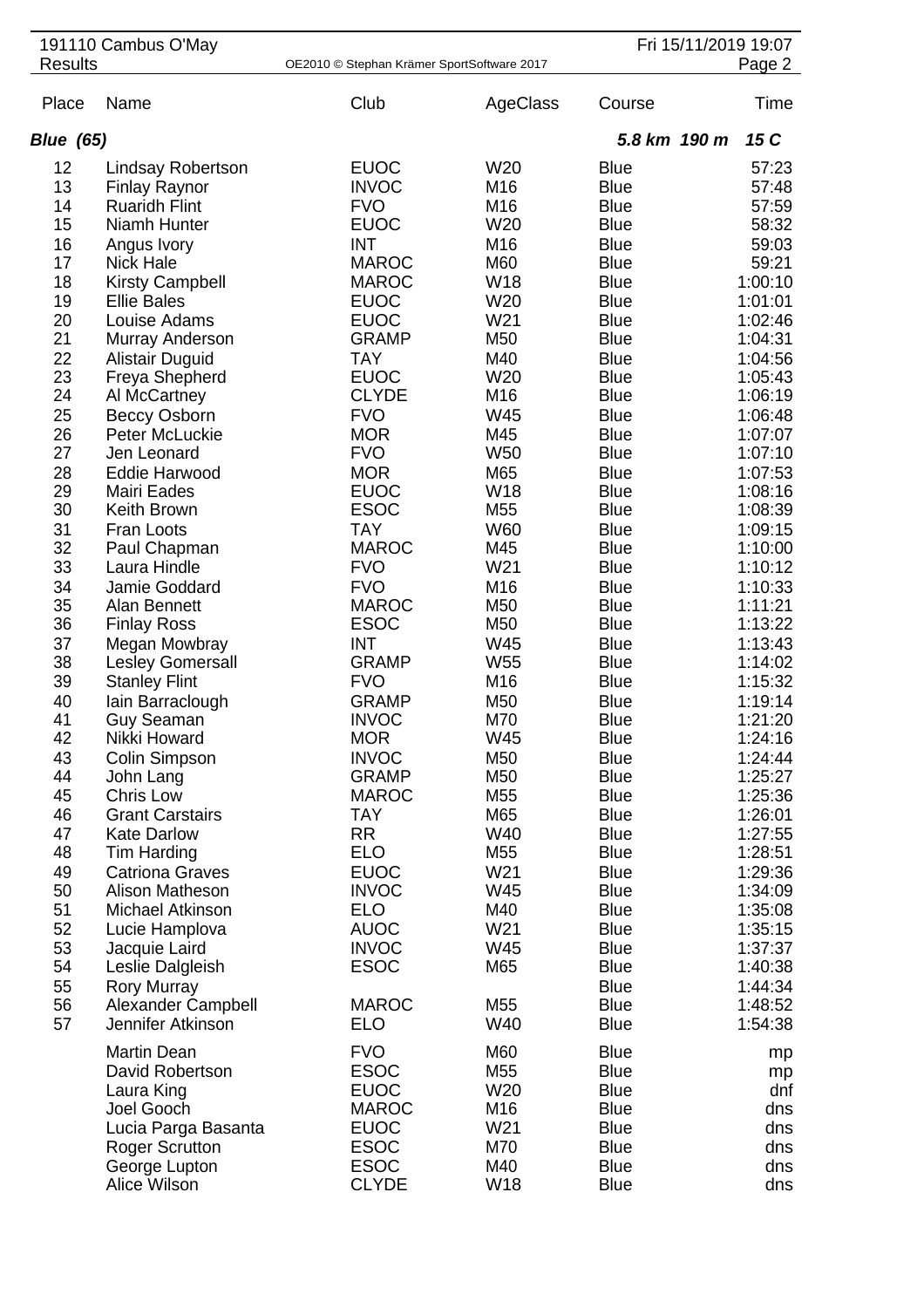|                              | 191110 Cambus O'May                       |                                            |                   | Fri 15/11/2019 19:07 |                    |
|------------------------------|-------------------------------------------|--------------------------------------------|-------------------|----------------------|--------------------|
| <b>Results</b>               |                                           | OE2010 © Stephan Krämer SportSoftware 2017 |                   |                      | Page 3             |
| Place                        | Name                                      | Club                                       | AgeClass          | Course               | Time               |
| Green (43)                   |                                           |                                            |                   | 4.0 km 145 m         | 14 C               |
| 1                            | Daniel Spencer                            | <b>EUOC</b><br><b>MOR</b>                  | M20<br>W16        | Green<br>Green       | 33:37              |
| $\overline{\mathbf{c}}$<br>3 | Hannah Kingham<br>Paul Mather             | <b>MAROC</b>                               | M40               | Green                | 51:02<br>53:11     |
| 4                            | <b>Dirk Wallis</b>                        | <b>MAROC</b>                               | M40               | Green                | 54:21              |
| 5                            | Faith Kenyon                              | <b>MOR</b>                                 | W14               | Green                | 55:39              |
| 6                            | Andy Tivendale                            | <b>MAROC</b>                               | M70               | Green                | 56:17              |
| $\overline{7}$               | <b>Paul Furness</b>                       | <b>MOR</b>                                 | M65               | Green                | 59:04              |
| 8                            | Morag McLuckie                            | <b>MOR</b>                                 | W45               | Green                | 1:00:18            |
| 9                            | Neil McLean                               | <b>GRAMP</b>                               | M75               | Green                | 1:05:34            |
| 10                           | Andy McNamara                             | <b>AYROC</b>                               | M45               | Green                | 1:06:11            |
| 11                           | Margaret Dalgleish                        | <b>ESOC</b>                                | W65               | Green                | 1:09:27            |
| 12                           | <b>Clare Kemsley</b>                      | <b>BASOC</b>                               | <b>W50</b>        | Green                | 1:11:16            |
| 13                           | <b>Peter Craig</b>                        | <b>MAROC</b>                               | M70               | Green                | 1:12:33            |
| 14                           | Philippa Weir                             | <b>MOR</b>                                 | W55               | Green                | 1:12:38            |
| 15                           | <b>Sue Barrie</b>                         | <b>MAROC</b>                               | <b>W50</b>        | Green                | 1:14:49            |
| 16                           | Hanne Robertson                           | <b>ESOC</b>                                | W45               | Green                | 1:15:16            |
| 17                           | Caz Dudley                                | <b>MAROC</b>                               | W <sub>55</sub>   | Green                | 1:18:16            |
| 18                           | Eloise Lardet                             | <b>EUOC</b>                                | W <sub>20</sub>   | Green                | 1:19:10            |
| 19                           | <b>Elizabeth Furness</b>                  | <b>MOR</b>                                 | W60               | Green                | 1:20:03            |
| 20<br>21                     | <b>Fiona Eades</b>                        | <b>INT</b><br><b>GRAMP</b>                 | W16<br>W16        | Green                | 1:22:10<br>1:24:06 |
| 22                           | <b>Isobel Anderson</b><br>Katherine Ivory | <b>INT</b>                                 | W45               | Green<br>Green       | 1:25:28            |
| 23                           | Aileen Salway                             | <b>MAROC</b>                               | W45               | Green                | 1:25:37            |
| 24                           | Margaret McMillan                         | <b>MAROC</b>                               | W <sub>55</sub>   | Green                | 1:26:41            |
| 25                           | Marianne Lang                             | <b>GRAMP</b>                               | W <sub>50</sub>   | Green                | 1:28:33            |
| 26                           | David Ritchie                             | <b>MOR</b>                                 | M60               | Green                | 1:28:47            |
| 27                           | Sally McCartney                           | <b>CLYDE</b>                               | W <sub>50</sub>   | Green                | 1:29:11            |
| 28                           | Patrick Lang                              | <b>GRAMP</b>                               | M16               | Green                | 1:32:44            |
| 29                           | <b>Karen Fraser</b>                       | <b>MOR</b>                                 | W40               | Green                | 1:33:59            |
| 30                           | Inger-Sofie Selmer                        | <b>TAY</b>                                 | W45               | Green                | 1:35:47            |
| 31                           | Joan Noble                                | <b>INVOC</b>                               | <b>W70</b>        | Green                | 1:42:57            |
| 32                           | <b>Neil Polwart</b>                       | <b>FVO</b>                                 | M40               | Green                | 1:44:31            |
| 33                           | <b>Rachel Mather</b>                      | <b>MAROC</b>                               | W40               | Green                | 1:46:14            |
| 34                           | Jenny Hammond                             | <b>FVO</b>                                 | W40               | Green                | 1:51:38            |
| 35                           | Kirsten Robertson                         | <b>CLYDE</b>                               | W16               | Green                | 1:56:46            |
| 36<br>37                     | <b>Val Springett</b><br>Kora Holschbach   | <b>INVOC</b><br><b>EUOC</b>                | <b>W70</b><br>W18 | Green                | 2:01:30            |
|                              |                                           |                                            |                   | Green                | 2:05:39            |
|                              | Elizabeth Kenyon                          | <b>MOR</b>                                 | W45               | Green                | mp                 |
|                              | John Pullen                               | <b>MOR</b>                                 | M45               | Green                | dns                |
|                              | <b>Clare Stansfield</b>                   | <b>FVO</b>                                 | W20               | Green                | dns                |
|                              | <b>Jennifer Ricketts</b>                  | <b>EUOC</b>                                | W21               | Green                | dns                |
|                              | <b>Frances Britain</b>                    | <b>MOR</b>                                 | W45               | Green                | dns                |
|                              | Amber Graham                              | <b>MAROC</b>                               | W16               | Green                | dns                |
|                              | Light Green (58)                          |                                            |                   | 3.5 km 130 m         | 13C                |
| 1                            | <b>Adam Barrie</b>                        | <b>MAROC</b>                               | M14               | <b>Light Green</b>   | 30:13              |
| $\overline{2}$               | <b>Isobel Howard</b>                      | <b>MOR</b>                                 | W14               | Light Green          | 32:15              |
| 3                            | James Hammond                             | <b>FVO</b>                                 | M14               | Light Green          | 34:37              |
| 4                            | Jonas Newey                               | <b>MAROC</b>                               | M14               | Light Green          | 34:40              |
| 5                            | <b>Ewan Bennett</b>                       | <b>MAROC</b>                               | M14               | Light Green          | 42:05              |
| 6                            | Angus Laird                               | <b>INVOC</b>                               | M14               | Light Green          | 44:01              |
| $\overline{7}$               | Alice Kemsley                             | <b>BASOC</b>                               | W14               | Light Green          | 45:08              |
| 8                            | Dagmar Borrowman                          | <b>INVOC</b>                               | W40               | Light Green          | 45:27              |
|                              |                                           |                                            |                   |                      |                    |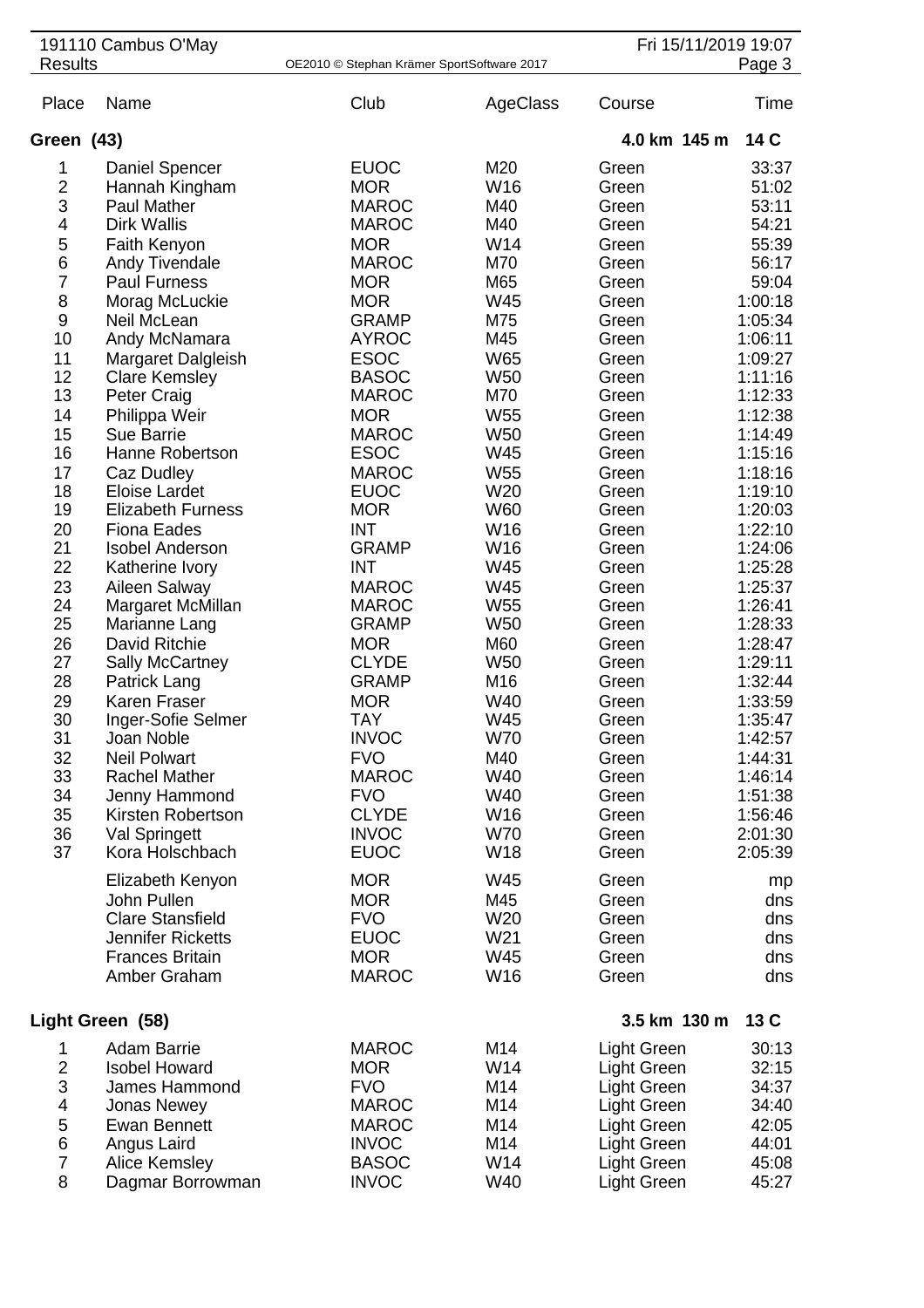|                | 191110 Cambus O'May           |                                            |                 | Fri 15/11/2019 19:07       |                    |
|----------------|-------------------------------|--------------------------------------------|-----------------|----------------------------|--------------------|
| <b>Results</b> |                               | OE2010 © Stephan Krämer SportSoftware 2017 |                 |                            | Page 4             |
| Place          | Name                          | Club                                       | AgeClass        | Course                     | Time               |
|                | Light Green (58)              |                                            |                 | 3.5 km 130 m               | 13 C               |
| 9              | Catriona Chapman              | <b>MAROC</b>                               | W14             | <b>Light Green</b>         | 46:03              |
| 10             | <b>Struan Duncan</b>          | <b>FVO</b>                                 | M16             | <b>Light Green</b>         | 46:30              |
| 11             | David Ivory                   | <b>INT</b>                                 | M14             | <b>Light Green</b>         | 50:03              |
| 12             | Michael Bishenden             | <b>MOR</b>                                 | M14             | <b>Light Green</b>         | 50:11              |
| 13             | Sam Hunt                      | <b>FVO</b>                                 | M14             | <b>Light Green</b>         | 50:59              |
| 14             | Ida Oikkonen                  | <b>MOR</b>                                 | W14             | <b>Light Green</b>         | 51:36              |
| 15             | <b>Chris Redmond</b>          | <b>MAROC</b>                               | M35             | <b>Light Green</b>         | 51:57              |
| 16             | <b>Scott Perry</b>            | <b>MOR</b>                                 | M16             | Light Green                | 52:15              |
| 17             | Callum Hudson                 | <b>INVOC</b>                               | M16             | Light Green                | 52:18              |
| 18             | Ewan McCartney                | <b>CLYDE</b>                               | M14             | Light Green                | 53:44              |
| 19             | Heidi Elise Eik Maxwell       | <b>FVO</b>                                 | W16             | Light Green                | 55:03              |
| 20             | Maja Robertson                | <b>ESOC</b>                                | W14             | Light Green                | 56:48              |
| 21             | <b>Stuart Berrill</b>         | <b>AUOC</b>                                | M20             | Light Green                | 56:54              |
| 22             | Joel Atkinson                 | <b>ELO</b>                                 | M14             | Light Green                | 56:59              |
| 23             | Eilidh Simpson                | <b>INVOC</b>                               | W14             | Light Green                | 57:31              |
| 24             | Anita Spurway                 | <b>TAY</b>                                 | W45             | Light Green                | 58:34              |
| 25             | Daisy May McNamara            | <b>AYROC</b>                               | W14             | Light Green                | 58:40              |
| 26             | <b>Beryl Seaman</b>           | <b>INVOC</b>                               | W65             | Light Green                | 1:00:33            |
| 27             | Marie Bernards                | <b>AUOC</b>                                | W21             | Light Green                | 1:00:54            |
| 28             | Mike Forsyth                  | <b>GRAMP</b>                               | M70             | Light Green                | 1:02:03            |
| 29             | Oonagh Grassie                | <b>GRAMP</b>                               | <b>W60</b>      | Light Green                | 1:02:09            |
| 30             | Morven Farquharson            | <b>GRAMP</b>                               | W14             | Light Green                | 1:03:04            |
| 31             | <b>Ben Coutts</b>             | <b>MOR</b>                                 | M14             | <b>Light Green</b>         | 1:03:08            |
| 32             | Silje Solevag                 | <b>EUOC</b>                                | W21             | Light Green                | 1:03:22            |
| 33             | Morven Bayton                 | <b>BASOC</b>                               | W16             | <b>Light Green</b>         | 1:04:17            |
| 34             | Norbert Otreba                | <b>INVOC</b>                               | M14             | <b>Light Green</b>         | 1:04:46            |
| 35             | Farran McLean                 | <b>MOR</b>                                 | W21             | <b>Light Green</b>         | 1:05:17            |
| 36             | <b>Ben Polwart</b>            | <b>FVO</b>                                 | M16             | <b>Light Green</b>         | 1:06:51            |
| 37             | <b>Thomas Corlett</b>         | <b>EUOC</b>                                | M18             | <b>Light Green</b>         | 1:07:03            |
| 38             | Paul Rayner                   |                                            | M35             | <b>Light Green</b>         | 1:08:02            |
| 39             | <b>Aaron Miele</b>            | <b>AUOC</b>                                | M20             | Light Green                | 1:08:24            |
| 40             | <b>Richard Salway</b>         | <b>MAROC</b>                               | M55             | Light Green                | 1:08:52            |
| 41             | Jacqui Chapman                | <b>MAROC</b>                               | W45             | Light Green                | 1:09:27            |
| 42             | Anna Bichard                  | <b>MAROC</b>                               | W <sub>50</sub> | Light Green                | 1:09:31            |
| 43             | Dawn Goddard                  | <b>FVO</b>                                 | W <sub>50</sub> | Light Green                | 1:10:34            |
| 44             | Fergus Kenyon                 | <b>MOR</b>                                 | M12             | Light Green                | 1:11:10            |
| 45             | Kirsty Farquharson            | <b>GRAMP</b>                               | W14             | Light Green                | 1:11:21            |
| 46<br>47       | <b>Leonard Grabow</b>         | <b>AUOC</b>                                | M21<br>W45      | Light Green                | 1:12:09            |
| 48             | Shula Bayton<br>Kate Anderson | <b>BASOC</b><br><b>GRAMP</b>               | W <sub>55</sub> | Light Green                | 1:19:55<br>1:33:06 |
| 49             | Genevieve Jones               | <b>MAROC</b>                               | W65             | Light Green<br>Light Green | 1:36:09            |
| 50             | Martin Nedyalkov              | <b>AUOC</b>                                | M21             | Light Green                | 1:37:50            |
| 51             | Selina Estama                 | <b>FVO</b>                                 | W21             | Light Green                | 1:37:52            |
| 52             | Jonathan Turley               | <b>MAROC</b>                               | M50             | Light Green                | 1:41:10            |
| 53             | Moira Laws                    | <b>TAY</b>                                 | W75             | Light Green                | 1:47:17            |
|                |                               |                                            |                 |                            |                    |
|                | Lucy Hensman                  | <b>FVO</b>                                 | W14             | Light Green                | mp                 |
|                | Duncan Will                   | <b>GRAMP</b>                               | M18             | Light Green                | dns                |
|                | <b>Jaime Martinez</b>         | <b>FVO</b>                                 | M20             | Light Green                | dns                |
|                | <b>Esther Gooch</b>           | <b>MAROC</b>                               | W45             | Light Green                | dns                |
|                | <b>Heidi Ross</b>             | <b>AUOC</b>                                | W20             | Light Green                | dns                |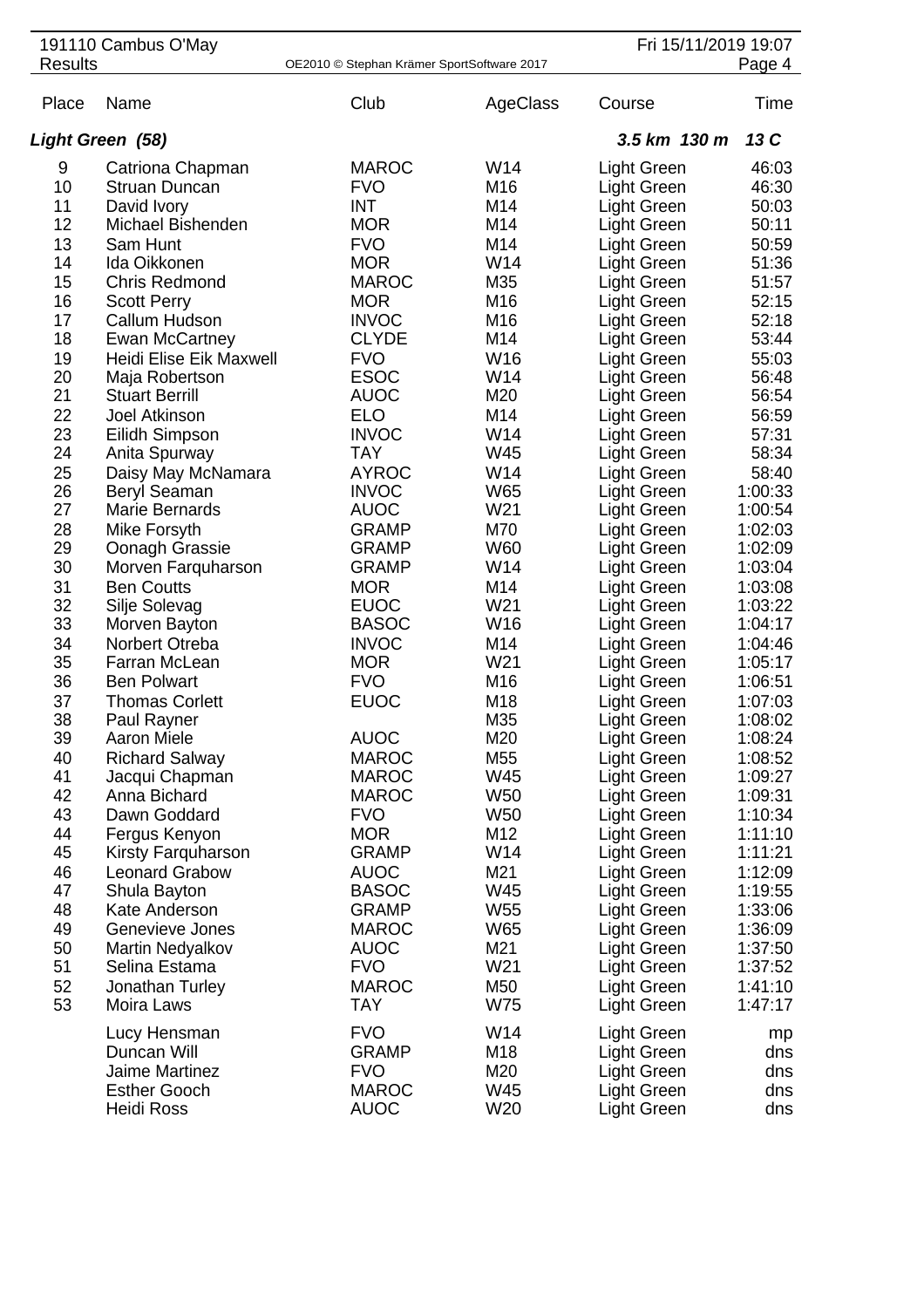|                | 191110 Cambus O'May                           |                                            |                 |                  | Fri 15/11/2019 19:07 |
|----------------|-----------------------------------------------|--------------------------------------------|-----------------|------------------|----------------------|
| <b>Results</b> |                                               | OE2010 © Stephan Krämer SportSoftware 2017 |                 |                  | Page 5               |
| Place          | Name                                          | Club                                       | AgeClass        | Course           | Time                 |
| Orange (44)    |                                               |                                            |                 | 2.9 km 100 m     | 12 C                 |
| 1              | Laurence Ward                                 | <b>INT</b>                                 | M12             | Orange           | 25:24                |
| 2              | <b>Finn Selmer Duguid</b>                     | <b>TAY</b>                                 | M12             | Orange           | 25:33                |
| 3              | Kate McLuckie                                 | <b>MOR</b>                                 | W12             | Orange           | 28:04                |
| 4              | Rebecca Hammond                               | <b>FVO</b>                                 | W12             | Orange           | 29:50                |
| 5              | Jamie Connor                                  | <b>FVO</b>                                 | M12             | Orange           | 29:59                |
| 6              | <b>Ruth Gooch</b>                             | <b>MAROC</b>                               | W12             | Orange           | 30:46                |
| $\overline{7}$ | <b>Ben Ross</b>                               | <b>INT</b>                                 | M12             | Orange           | 30:56                |
| 8              | Andrew Twigg                                  | <b>FVO</b>                                 | M14             | Orange           | 33:14                |
| 9              | <b>Emily Atkinson</b>                         | <b>ELO</b>                                 | W12             | Orange           | 33:33                |
| 10             | <b>Finlay McLuckie</b>                        | <b>MOR</b>                                 | M12             | Orange           | 34:51                |
| 11             | <b>Finn Dower</b>                             | <b>TAY</b>                                 | M14             | Orange           | 37:18                |
| 12             | <b>Bruce McQuaid</b>                          | <b>FVO</b>                                 | M14             | Orange           | 37:32                |
| 13             | <b>Scarlett Britain</b>                       | <b>MOR</b>                                 | W12             | Orange           | 37:55                |
| 14             | Sophie Howard                                 | <b>MOR</b>                                 | W12             | Orange           | 38:21                |
| 15             | <b>Yann Newey</b>                             | <b>MAROC</b>                               | M12             | Orange           | 39:27                |
| 16             | Iona Scott                                    | <b>INVOC</b>                               | W12             | Orange           | 43:37                |
| 17             | <b>Findlay Cormack</b>                        | <b>MAROC</b>                               | M12             | Orange           | 44:20                |
| 18             | <b>Mette Cormack</b>                          | <b>MAROC</b>                               | W40             | Orange           | 45:01                |
| 19             | <b>Alana Coutts</b>                           | <b>MOR</b>                                 | W12             | Orange           | 45:49                |
| 20             | <b>Kirsty Flint</b>                           | <b>FVO</b>                                 | W14             | Orange           | 47:19                |
| 21             | Katie Hensman                                 | <b>FVO</b>                                 | W12             | Orange           | 49:57                |
| 22             | <b>Blair Hudson</b>                           | <b>INVOC</b>                               | M12             | Orange           | 49:58                |
| 23<br>24       | <b>Connor Whitelaw</b><br><b>Ethan Wallis</b> | <b>GRAMP</b><br><b>MAROC</b>               | M14<br>M12      | Orange           | 50:49<br>51:01       |
| 25             | <b>Judith Bell</b>                            | <b>ESOC</b>                                | W <sub>50</sub> | Orange           | 51:13                |
| 26             | Megan Brown                                   | <b>ESOC</b>                                | W12             | Orange<br>Orange | 53:59                |
| 27             | Susan Hensman                                 | <b>FVO</b>                                 | W45             | Orange           | 56:09                |
| 28             | Louis Chapoy                                  | <b>FVO</b>                                 | M14             | Orange           | 56:27                |
| 29             | <b>Erica Cload</b>                            | <b>INVOC</b>                               | W12             | Orange           | 58:01                |
| 30             | Margaret Dearman                              | <b>MOR</b>                                 | <b>W70</b>      | Orange           | 1:00:02              |
| 31             | James Shearer                                 | <b>FVO</b>                                 | M14             | Orange           | 1:01:49              |
| 32             | Rona Laird                                    | <b>INVOC</b>                               | W12             | Orange           | 1:02:33              |
| 33             | <b>Aisling Stuart</b>                         | <b>ESOC</b>                                | W14             | Orange           | 1:08:50              |
| 34             | Lewis Dunbar                                  | <b>MAROC</b>                               | M14             | Orange           | 1:09:44              |
| 35             | Jane Bennett                                  | <b>MAROC</b>                               | W45             | Orange           | 1:11:26              |
| 36             | Dougal Mather                                 | <b>MAROC</b>                               | M10             | Orange           | 1:12:52              |
|                | <b>Tristan Spurway</b>                        | <b>TAY</b>                                 | M12             | Orange           | mp                   |
|                | Laura Polwart                                 | <b>FVO</b>                                 | W40             | Orange           | mp                   |
|                | <b>Rachel Godfree</b>                         | <b>FVO</b>                                 | W12             | Orange           | dnf                  |
|                | Rosie McNamara                                | <b>AYROC</b>                               | W12             | Orange           | dns                  |
|                | <b>Marjory Craig</b>                          | <b>MAROC</b>                               | <b>W70</b>      | Orange           | dns                  |
|                | Ranolph Whitehead                             | <b>MAROC</b>                               | M12             | Orange           | dns                  |
|                | <b>Ellie Darlow</b>                           | <b>RR</b>                                  | W12             | Orange           | dns                  |
|                | Ayden Baird                                   | <b>ECKO</b>                                | M12             | Orange           | dns                  |
| Yellow (29)    |                                               |                                            |                 | 1.9 km 55 m      | 9 C                  |
| 1              | Seb Darlow                                    | <b>RR</b>                                  | M10             | Yellow           | 13:12                |
| $\overline{2}$ | <b>Sky Simpson</b>                            | <b>INVOC</b>                               | W <sub>10</sub> | Yellow           | 14:54                |
| 3              | Lucy Ward                                     | <b>INT</b>                                 | W10             | Yellow           | 16:17                |
| 4              | Matthew Inman                                 | <b>FVO</b>                                 | M10             | Yellow           | 16:47                |
| 5              | Benjamin Redmond                              | <b>MAROC</b>                               | M10             | Yellow           | 17:03                |
| 6              | <b>Rachael Scott</b>                          | <b>INVOC</b>                               | W10             | Yellow           | 17:18                |
| $\overline{7}$ | Calum Robertson                               | <b>ESOC</b>                                | M10             | Yellow           | 18:30                |